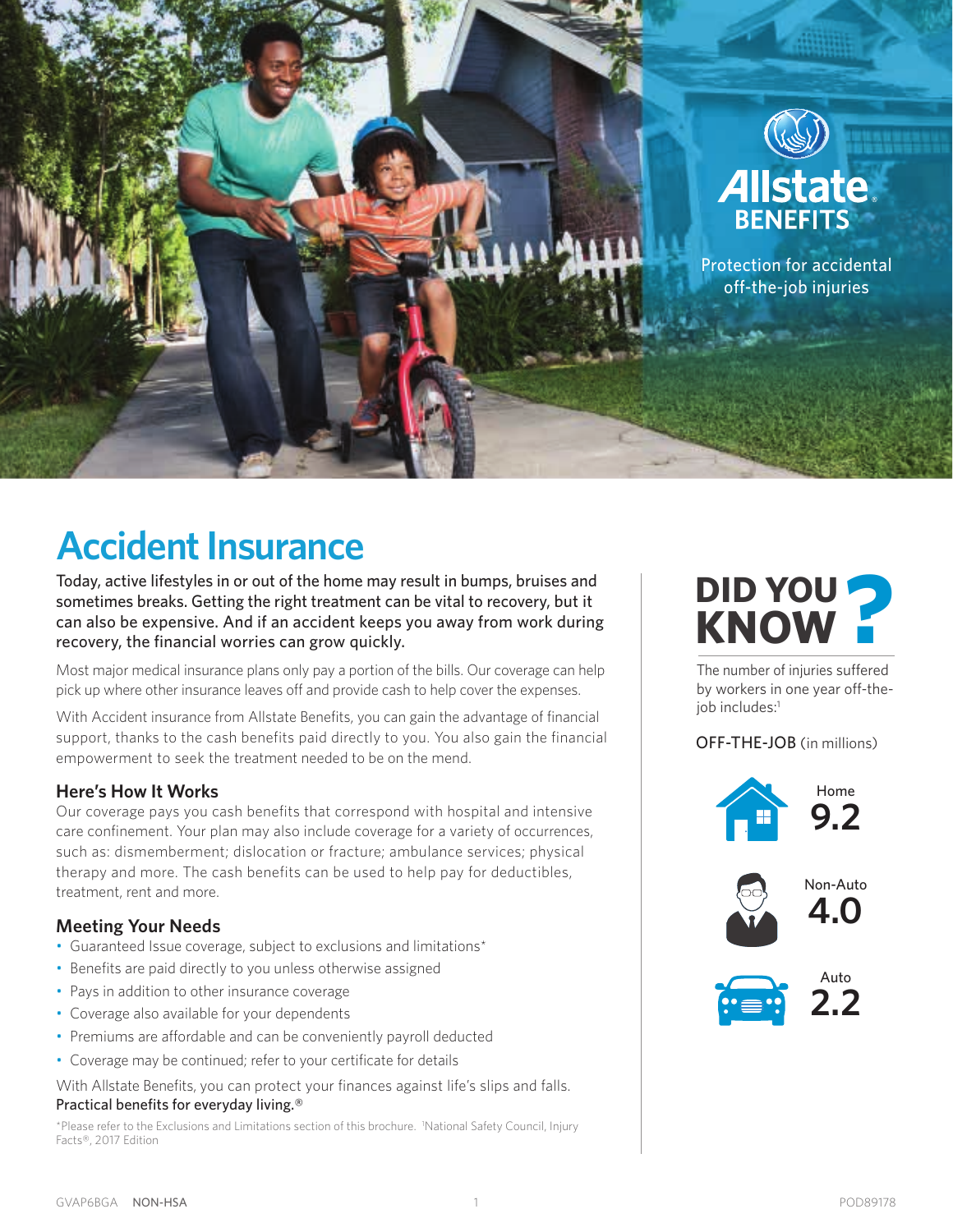## **Meet Daniel & Sandy**

**Daniel and Sandy are like most active couples; they enjoy the outdoors and a great adventure. They have seen their share of bumps, bruises and breaks. Sandy knows an accidental injury could happen to either of them. Most importantly, she worries about how they will pay for it.**

**Here is what weighs heavily on her mind:**

- Major medical will only pay a portion of the expenses associated with injury treatments
- They have copays they are responsible for until they meet their deductible
- If they miss work because of an injury, they must cover the bills, rent/mortgage, groceries and their child's education
- If they need to seek treatment not available locally, they will have to pay for it

Daniel's story of injury and treatment turned into a happy ending, because he had supplemental Accident Insurance to help with expenses.

![](_page_1_Picture_8.jpeg)

Daniel and Sandy choose benefits to help protect their family if they suffer an accidental injury.

![](_page_1_Picture_10.jpeg)

![](_page_1_Picture_11.jpeg)

Daniel was playing a pick-up game of basketball with his friends when he went up for a jump-shot and, on his way back down, twisted his foot and ruptured his Achilles tendon.

#### Here's Daniel's treatment path:

- Taken by ambulance to the emergency room
- Examined by a doctor and X-rays were taken
- Underwent surgery to reattach the tendon
- Visited by his doctor and released after a one-day stay in the hospital
- Had to immobilize his ankle for 6 weeks
- Seen by the doctor during a follow-up visit and sent to physical therapy to strengthen his leg and improve his mobility

Daniel would go online after each of his treatments to file claims. The cash benefits were direct deposited into his bank account.

Daniel is back playing basketball and enjoying life.

![](_page_1_Picture_22.jpeg)

Daniel's Accident claim paid cash benefits for the following:

| Ground Ambulance                      |
|---------------------------------------|
| Medicine                              |
| <b>Emergency Room</b>                 |
| X-rays                                |
| Initial Hospital Confinement          |
| Daily Hospital Confinement            |
| <b>Accident Physician's Treatment</b> |
| Tendon Surgery                        |
| General Anesthesia                    |
| <b>Outpatient Physician</b>           |
| Physical Therapy (3 days/week)        |

For a listing of benefits and benefit amounts, see your company's rate insert.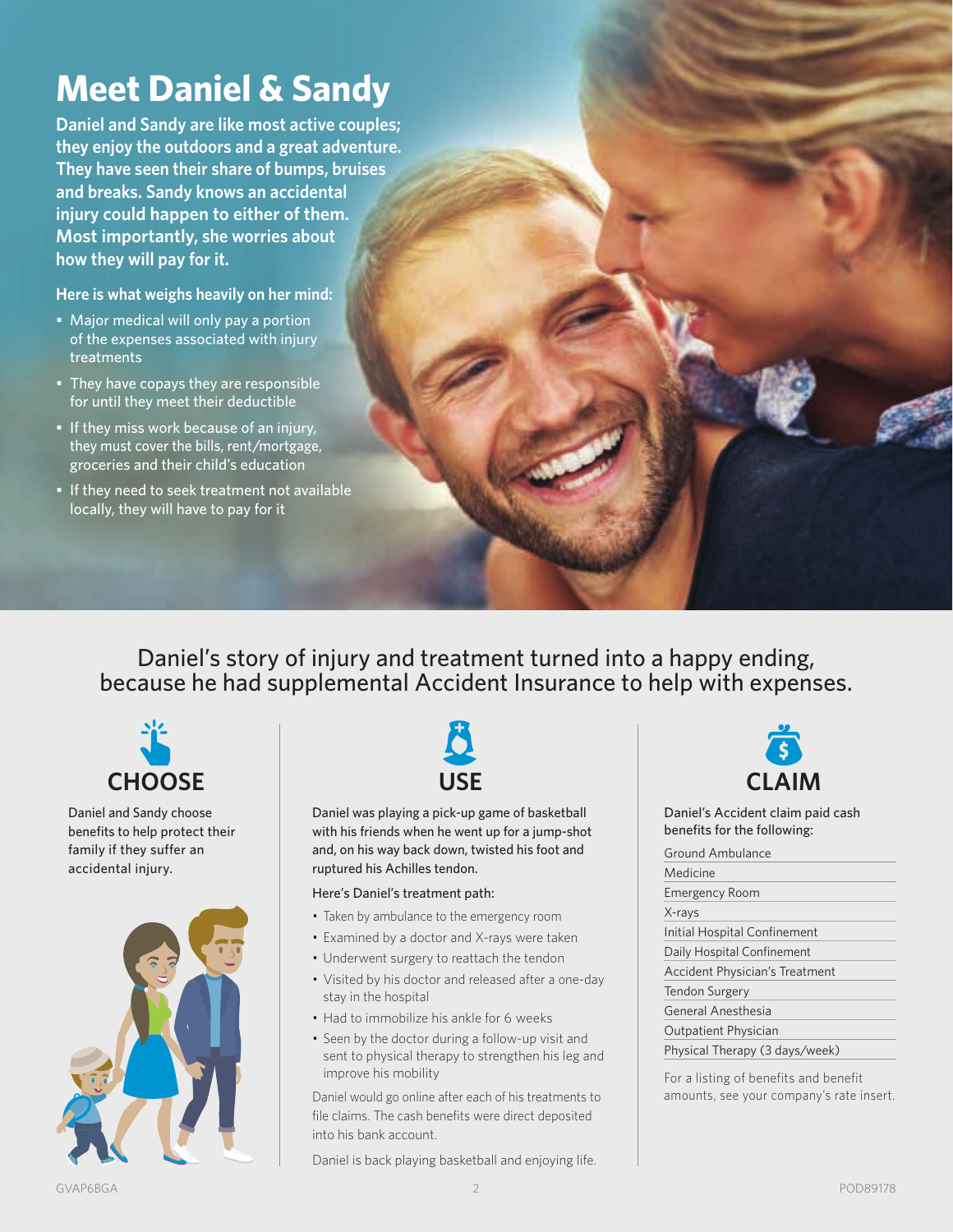Cash benefits provide you with options, because you decide how to use them.

![](_page_2_Picture_2.jpeg)

#### Finances

Can help protect HSAs, savings, retirement plans and 401(k)s from being depleted.

#### Travel

Can help pay for expenses while receiving treatment in another city.

#### Home

Can help pay the mortgage, continue rental payments, or perform needed home repairs for after care.

![](_page_2_Picture_9.jpeg)

#### Expenses

Can help pay your family's living expenses such as bills, electricity, and gas.

![](_page_2_Picture_12.jpeg)

#### **MyBenefits: 24/7 Access allstatebenefits.com/mybenefits**

An easy-to-use website that offers 24/7 access to important information about your benefits. Plus, you can submit and check your claims (including claim history), request your cash benefit to be direct deposited, make changes to personal information, and more.

#### **Dependent Eligibility**

Coverage may include you, your spouse or domestic partner, and your children.

\*Two treatments per covered person, per accident. \*\*Up to three times per covered person, per accident. 1 Multiple dislocations, fractures, dismemberments or functional losses from the same accident are limited to the amount shown in the Benefit Amounts on rate insert. <sup>2</sup> Two or more surgeries done at the same time are considered one operation. 3 Paid for each day a room charge is incurred, up to 30 days for each covered person per continuous period of rehabilitation unit confinement, for a maximum of 60 days per calendar year. Not paid for days on which the Daily Hospital Confinement benefit is paid.

#### **Using your cash benefits Benefits** (subject to maximums as listed on the attached rate insert)

#### **BASE POLICY BENEFITS**

Initial Hospital Confinement

Daily Hospital Confinement - up to 365 days for any one accident Intensive Care - up to 180 days for each period of continuous confinement

#### **RIDER BENEFITS ADDED TO BASE POLICY**

Accident Treatment & Urgent Care Rider

^ *Benefits for:* Ground Ambulance, Air Ambulance, Accident Physician's Treatment, X-ray, Urgent Care

Dislocation/Fracture Rider<sup>1</sup> - amount paid depends on type of dislocation or fracture. See Injury Benefit Schedule in rate insert

Emergency Room Services Rider - received as a result of injury

#### **OPTIONAL/ADDITIONAL RIDER BENEFITS**

Outpatient Physician's Benefit Rider - Once per day, per covered person, not to exceed 2 days per covered person, per calendar year and a maximum of 4 days per calendar year if dependents are covered. Covers sickness

#### Accidental Death, Dismemberment and Functional Loss Rider

Benefits for: Accidental Death, Common Carrier, Dismemberment<sup>1</sup>, Functional Loss<sup>1</sup>

#### Benefit Enhancement Rider

Accident Follow-Up Treatment - not payable for the same visit for which the Physical, Occupational or Speech Therapy benefit is paid\*

**Lacerations** 

Burns - treatment for one or more burns, other than sunburns

Skin Graft - for a burn for which a benefit is paid under the Burns benefit

Brain Injury Diagnosis - first diagnosis of concussion, cerebral laceration, cerebral contusion or intracranial hemorrhage. Must be diagnosed by CT Scan, MRI, EEG, PET scan or X-ray

Computed Tomography (CT) Scan and Magnetic Resonance Imaging (MRI) - treatments must be received within 30 days after the accident. Payable once per covered person, per accident, per calendar year

Paralysis - spinal cord injury resulting in complete/permanent loss of use of two or more limbs for 90 consecutive days

Open Abdominal or Thoracic Surgery - must be performed by a physician<sup>2</sup>

Tendon, Ligament, Rotator Cuff or Knee Cartilage Surgery - surgery for torn, ruptured, or severed tendon, ligament, rotator cuff or knee cartilage; pays the reduced amount shown for arthroscopic exploratory surgery<sup>2</sup>

Ruptured Disc Surgery - diagnosis and surgical repair to a ruptured disc of the spine by a physician<sup>2</sup>

Eye Surgery - surgery or removal of a foreign object by a physician

General Anesthesia - payable only if one of the rider Surgery benefits is paid

#### Blood and Plasma

Appliance - physician-prescribed wheelchair, crutches or walker to help with personal locomotion or mobility Medical Supplies

#### Medicine

Prosthesis - physician-prescribed prosthetic arm, leg, hand, foot or eye lost as a result of an accident

Physical, Occupational or Speech Therapy - 1 treatment per day; maximum of 6 treatments per accident. Includes chiropractic services. Not payable for same visit for which Accident Follow-Up Treatment benefit is paid

Rehabilitation Unit - must be hospital-confined due to an injury prior to being transferred to rehab<sup>3</sup>

Non-Local Transportation - obtaining treatment more than 50 miles from your home when not available locally. Ground or air ambulance is not covered\*\*

Family Member Lodging - 1 adult family member to be with you while you are hospital confined. Not paid if family member lives within 50 miles of the hospital. Payable up to 30 days per accident

Post-Accident Transportation - three-day hospital stay more than 250 miles from your home, with a flight on a common carrier to return home. Payable only if the Daily Hospital Confinement benefit is paid

Broken Tooth - dental repair by crown, filling or extraction; only one of the three is covered per accident. Injury must be to natural teeth and cannot be due to biting or chewing

Residence/Vehicle Modification - permanent structural modification certified necessary by a physician, within 365 days after accident

Pain Management (Epidural Injection) - injection in the spine to manage pain due to an accidental injury

Miscellaneous Outpatient Surgery - physician-performed outpatient surgical procedure. Not paid if one of the following benefits is paid: Open Abdominal or Thoracic Surgery; Tendon, Ligament, Rotator Cuff or Knee Cartilage Surgery; Ruptured Disc Surgery; or Eye Surgery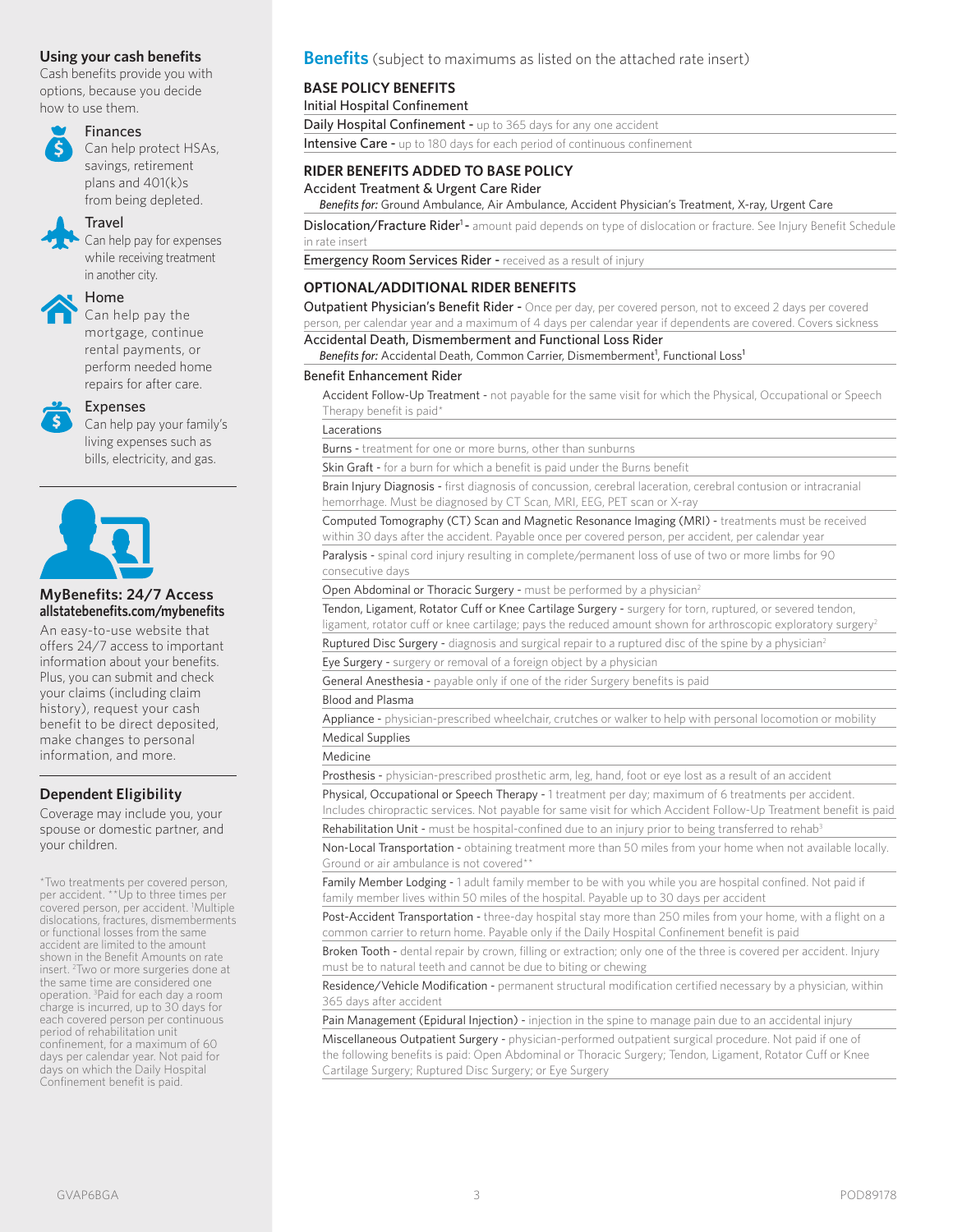### **Group Voluntary Accident (GVAP6)**

#### **BENEFIT AMOUNTS**

| <b>BASE POLICY BENEFITS</b>                      |           | <b>PLAN1</b>      |
|--------------------------------------------------|-----------|-------------------|
| Initial Hospital Confinement (Pays once/year)    | \$2,000   |                   |
| Daily Hospital Confinement (Pays daily)          | \$400     |                   |
| Intensive Care (Pays daily)                      | \$800     |                   |
| <b>RIDER BENEFITS</b>                            |           | PLAN <sup>®</sup> |
| Accident Treatment and Urgent Care Rider         |           |                   |
| Ambulance                                        | Ground    | \$400             |
|                                                  | Air       | \$1,200           |
| <b>Accident Physician's Treatment</b>            | \$200     |                   |
| X-ray                                            | \$400     |                   |
| <b>Urgent Care</b>                               | \$200     |                   |
| Dislocation or Fracture Rider <sup>1</sup>       | \$8,000   |                   |
| <b>Emergency Room Services Rider</b>             | \$400     |                   |
| Outpatient Physician's Benefit Rider             | \$100.00  |                   |
| Accidental Death*, Dismemberment <sup>1</sup> ,* | \$80,000  |                   |
| and Functional Loss <sup>1</sup> ,* Rider        |           |                   |
| Common Carrier Accidental Death                  |           |                   |
| (fare-paving passenger)                          | \$200,000 |                   |

\*Each benefit pays the amount shown. <sup>1</sup>Up to amount shown; actual amount paid depends Miscellaneous Outpatient Surgery \$400 on injury and is based on Schedule of Benefits and Factors in your certificate of coverage. Multiple losses from same injury pay only up to amount shown above.

| Group Voluntary Accident (GVAP6)                                                                    |        |                                           |                                           | <b>BENEFIT ENHANCEMENT RIDER</b>                                                       |                   | <b>PLAN1</b> |
|-----------------------------------------------------------------------------------------------------|--------|-------------------------------------------|-------------------------------------------|----------------------------------------------------------------------------------------|-------------------|--------------|
| <b>Off-The-Job Accidental Insurance</b><br>from Allstate Benefits                                   |        |                                           | Accident Follow-Up Treatment (Pays daily) |                                                                                        | \$200             |              |
|                                                                                                     |        |                                           | Lacerations                               |                                                                                        | \$200             |              |
| See attached Important Information About Coverage.                                                  |        |                                           | <b>Burns</b>                              | < 15% body surface                                                                     | \$400             |              |
|                                                                                                     |        |                                           |                                           |                                                                                        | $>15\%$ or more   | \$2,000      |
|                                                                                                     |        |                                           |                                           | Skin Graft (% of Burns Benefit)                                                        |                   | 50%          |
| Offered to the employees of:                                                                        |        | Account Original Effective Date: 1/1/2016 |                                           | <b>Brain Injury Diagnosis</b>                                                          |                   | \$1,200      |
| <b>Pinnacle Bank</b>                                                                                |        |                                           |                                           | Computed Tomography (CT) Scan<br>and Magnetic Resonance Imaging (MRI) (Pays once/year) |                   | \$200        |
|                                                                                                     |        |                                           |                                           | Paralysis (Pays once)                                                                  | Paraplegia        | \$30,000     |
| <b>BENEFIT AMOUNTS</b>                                                                              |        |                                           |                                           |                                                                                        | Quadriplegia      | \$60,000     |
| Benefits are paid once per accident unless otherwise noted here or in the Important                 |        |                                           |                                           | Open Abdominal or Thoracic Surgery                                                     |                   | \$4,000      |
| <b>Information About Coverage.</b>                                                                  |        |                                           |                                           | Tendon, Ligament, Rotator Cuff                                                         | Surgery           | \$2,000      |
| <b>BASE POLICY BENEFITS</b>                                                                         |        | PLAN <sub>1</sub>                         |                                           | or Knee Cartilage Surgery                                                              | Explorator        | \$600        |
| Initial Hospital Confinement (Pays once/year)                                                       |        | \$2,000                                   |                                           | <b>Ruptured Spinal Disc Surgery</b>                                                    |                   | \$2,000      |
| Daily Hospital Confinement (Pays daily)                                                             |        | \$400                                     |                                           | Eye Surgery                                                                            |                   | \$400        |
| Intensive Care (Pays daily)                                                                         |        | \$800                                     |                                           | General Anesthesia                                                                     |                   | \$400        |
| <b>RIDER BENEFITS</b>                                                                               |        | <b>PLAN1</b>                              |                                           | <b>Blood and Plasma</b>                                                                |                   | \$1,200      |
| <b>Accident Treatment and Urgent Care Rider</b>                                                     |        |                                           |                                           | Appliance                                                                              |                   | \$500.00     |
| Ambulance                                                                                           | Ground | \$400                                     |                                           | <b>Medical Supplies</b>                                                                |                   | \$20.00      |
|                                                                                                     | Air    | \$1,200                                   |                                           | Medicine                                                                               |                   | \$20.00      |
| <b>Accident Physician's Treatment</b>                                                               |        | \$200                                     |                                           | Prosthesis                                                                             | 1 device          | \$2,000      |
| X-ray                                                                                               |        | \$400                                     |                                           |                                                                                        | 2 or more devices | \$4,000      |
| <b>Urgent Care</b>                                                                                  |        | \$200                                     |                                           | Physical, Occupational or Speech Therapy (Pays daily)                                  |                   | \$120        |
| Dislocation or Fracture Rider <sup>1</sup>                                                          |        | \$8,000                                   |                                           | <b>Rehabilitation Unit</b>                                                             |                   | \$400        |
| <b>Emergency Room Services Rider</b>                                                                |        | \$400                                     |                                           | Non-Local Transportation                                                               |                   | \$1,000      |
| Outpatient Physician's Benefit Rider                                                                |        | \$100.00                                  |                                           | Family Member Lodging                                                                  |                   | \$400        |
| Accidental Death*, Dismemberment <sup>1</sup> ,*                                                    |        | \$80,000                                  |                                           | Post-Accident Transportation (Pays once/year)                                          |                   | \$800        |
| and Functional Loss <sup>1</sup> ,* Rider                                                           |        |                                           |                                           | <b>Broken Tooth</b>                                                                    | \$400             |              |
| Common Carrier Accidental Death                                                                     |        | \$200,000                                 |                                           | Residence/Vehicle Modification                                                         |                   | \$2,000      |
| (fare-paying passenger)                                                                             |        |                                           |                                           | Pain Management (Epidural Injection)                                                   |                   | \$200        |
| $*$ Fach benefit pays the amount shown $\frac{1}{1}$ In to amount shown; actual amount paid depends |        |                                           |                                           | Miccallangeur Outpatient Curgosy                                                       |                   | 0.001        |

ABJ29986-Insert-79167 79167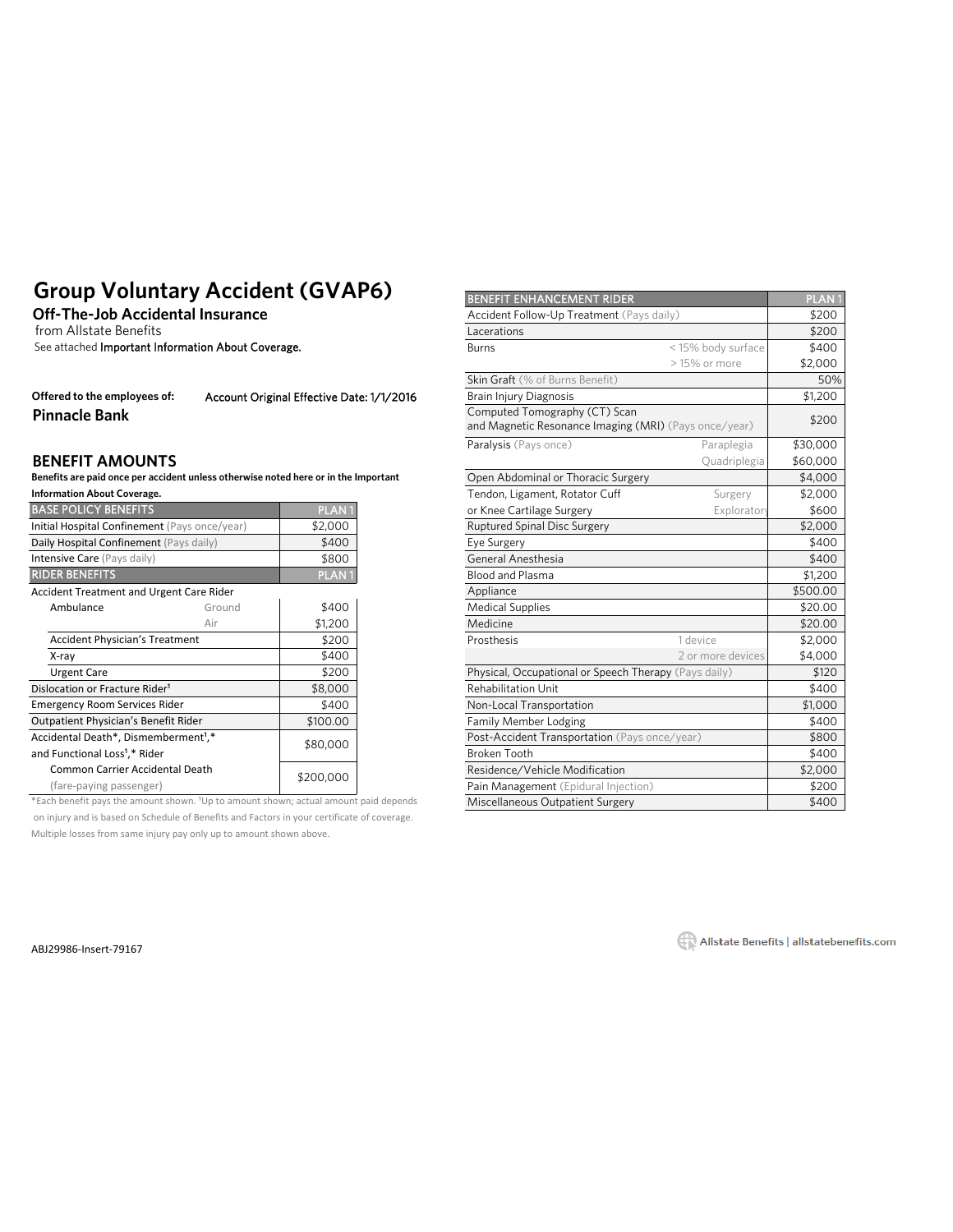#### **PLAN 1 PREMIUMS**

| <b>MODE</b>      | EE.      | $EE + SP$ | $EE + CH$ | F        |  |
|------------------|----------|-----------|-----------|----------|--|
| Weekly           | \$3.51   | \$8.02    | \$9.82    | \$12.87  |  |
| <b>Bi-Weekly</b> | \$7.02   | \$16.04   | \$19.64   | \$25.74  |  |
| Semi-Monthly     | \$7.61   | \$17.36   | \$21.27   | \$27.88  |  |
| Monthly          | \$15.21  | \$34.72   | \$42.53   | \$55.76  |  |
| Annual           | \$182.52 | \$416.56  | \$510.40  | \$669.36 |  |

EE=Employee; EE + SP = Employee + Spouse; EE + CH = Employee + Child(ren); F = Family

For Internal Home Office use only

Opt 1 - 4GVA6; 4G6DF; 4G6AUC; 4G6ERS; 4G6ADD; 4G6BER; 4G6OPT

![](_page_4_Picture_5.jpeg)

For use in enrollments sitused in: Georgia. This rate insert is part of the approved flyer for Pinnacle Bank and form ABJ29986-4 and is not to be used on its own.

This material is valid as long as information remains current, but in no event later than January 1, 2017. Allstate Benefits is the marketing name used by American Heritage Life Insurance Company (Home Office, Jacksonville subsidiary of The Allstate Corporation. ©2016 Allstate Insurance Company. www.allstate.com or allstatebenefits.com.

Allstate Benefits | allstatebenefits.com